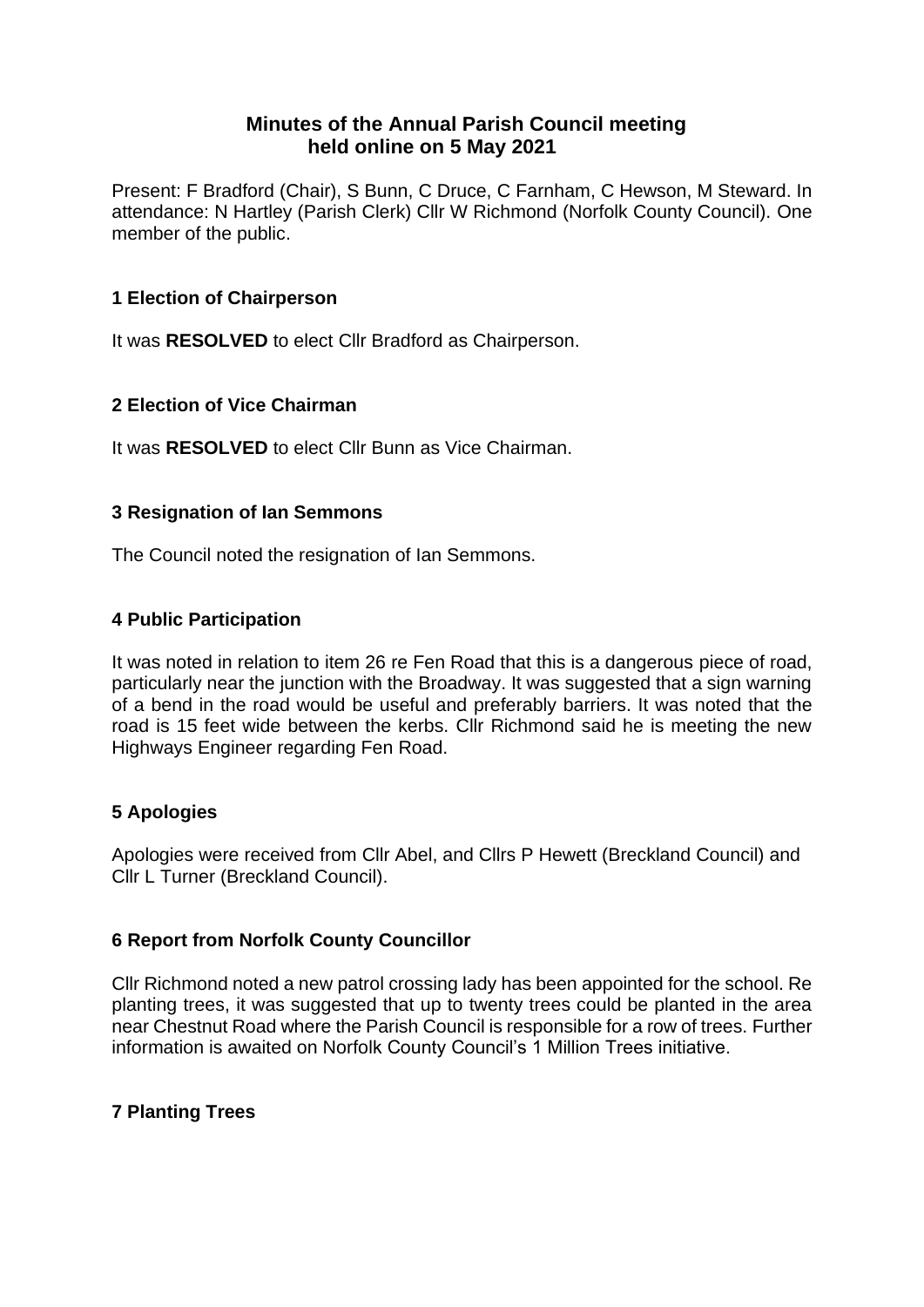It was **RESOLVED** that the Parish Council will write to the utility companies re the piece of land on Dereham Road near Chestnut Road in order to gauge the amount of land that might be available to plant trees.

### **8 Declarations of Interest**

None.

### **9 Minutes**

It was **RESOLVED** to approve and sign as soon as practicable the minutes of the meeting held on 19 April 2021 as a true and accurate record.

### **10 Matters Arising**

It was noted that Norfolk County Council is taking action to restrict vehicular access to Green Lane and then to restore the path.

The Council has returned the forms to Barclays for online banking.

### **11 Cheque Signatory**

It was **RESOLVED** to add Steve Bunn as a signatory to the Council's bank account.

### **12 Planning**

12.1 Breckland Council decisions

Forestors Lodge, Bradenham Lane 3PL/2021/0373/F Retention of existing 88kw boiler, flue & kiln housing plus an additional proposed kiln housing (part retrospective) and the contract of the Approved

### **13 Finance**

13.1 It was **RESOLVED** to make the following payments in accordance with the Budget:-

Chq 102265 Walton Associates, annual church clock service, £85 102266 N Hartley, clerk's salary, £729.65

102267 T T Jones Electrical, repairs to street lights, £112.30

102268 Earth Anchors Ltd, new dog bin Ted Ellis Walk, £254.34

- 102269 TOP Garden Services, cutting grass in Scarning churchyard, £90 (Section 137)
- 102270 TOP Garden Services, grass cutting verges and Blackthorn Drive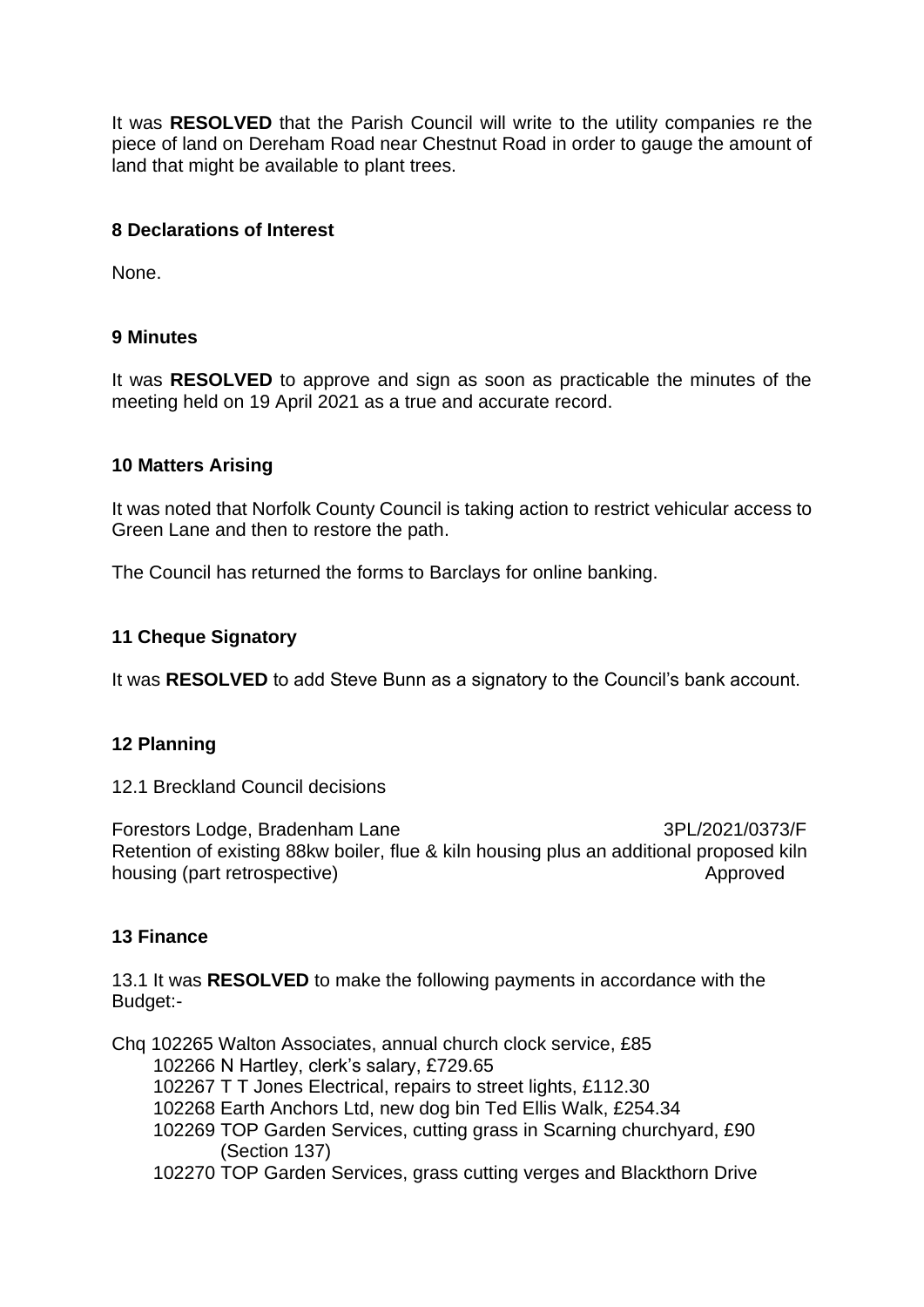playing field, £265.50

- 102271 N Hartley, reimbursement for new staple gun for Council noticeboards, £11.85
- 102272 Mansfield Fencing, install concrete base for table tennis table, repairs to Trod, installation of signs (play area) installation of dog bin, £1,245
- 102273 TOP Garden Services, cutting grass in Scarning churchyard, £180 (Section 137)
- 102274 TOP Garden Services, grass cutting verges and Blackthorn Drive playing field, £531

# **14 Clerk's Report**

The Council received a copy of the clerk's report.

### **15 Scarning Fuel Allotment Charity**

All councillors are trustees of the Fuel Allotment charity. The charity's balances as at 31 March 2021 were as follows:

Deposit account: £1,360.91 Current account: £110.69

There were no grant applications over the course of the year. The income to the charity was £50 from rents and £0.62 interest on the deposit account.

### **16 Internal Control Officer**

It was **RESOLVED** to appoint Cllr Farnham as the Council's Internal Control Officer.

### **17 Representatives to Scarning Playing Field Committee**

It was **RESOLVED** to appoint Cllrs Abel and Farnham as representatives to Scarning Playing Field Committee.

### **18 Representative to Scarning United Charities**

It was **RESOLVED** to appoint Cllr Abel as a representative to Scarning United Charities.

### **19 Representative to the Seckar Trust**

It was **RESOLVED** to appoint the parish clerk as a representative to the Seckar Trust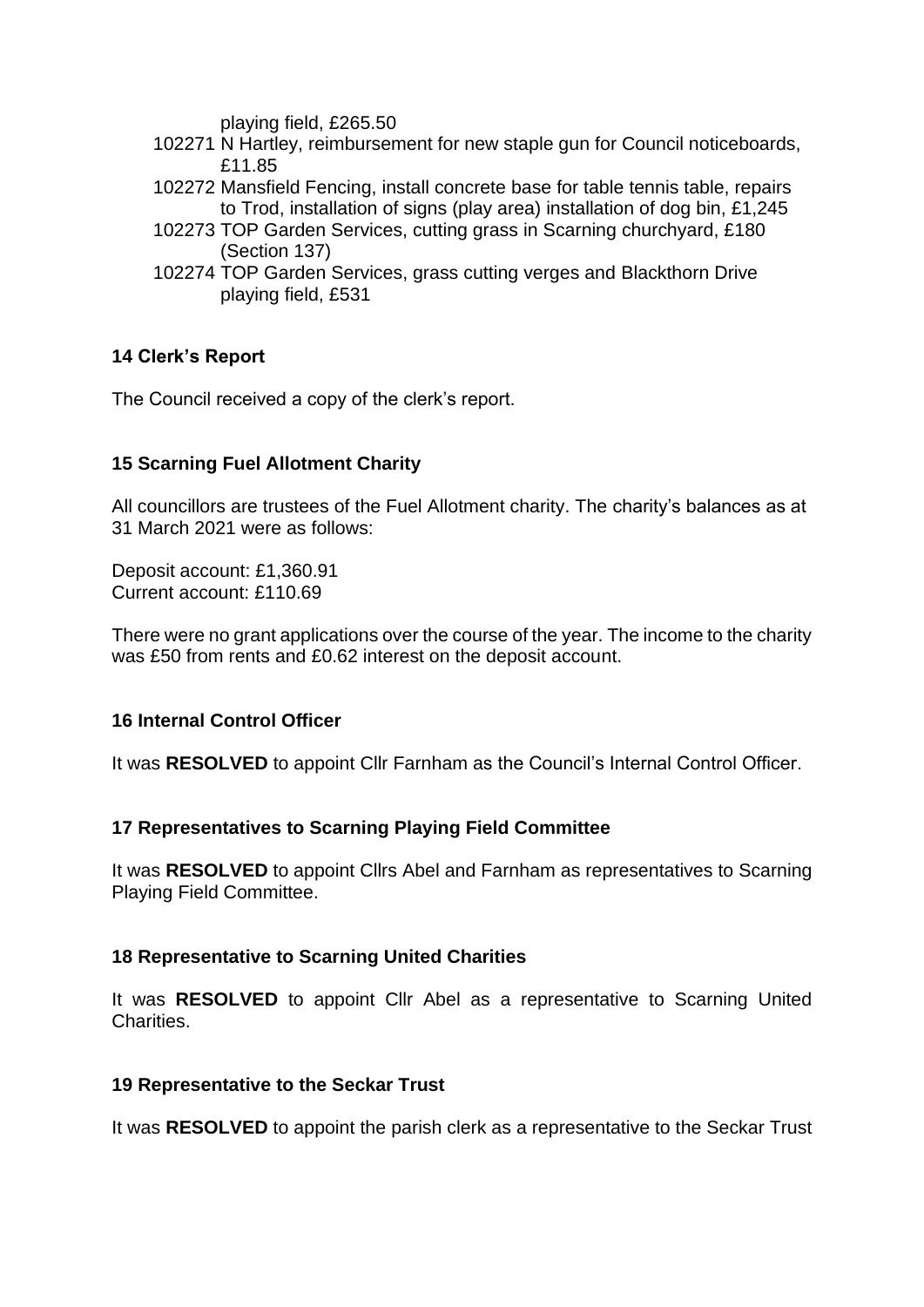### **20 Staff Committee**

It was **RESOLVED** to appoint Cllrs Bradford and Bunn as members of the Staff **Committee.** 

### **21 Budget Sub Committee**

It was **RESOLVED** to appoint Cllrs Bradford, Bunn and Druce as members of the Budget sub committee.

#### **22 Insurance**

The Council considered three quotes for its insurance policy renewal. It was **RESOLVED** to appoint BHIB as the Council's insurer for the next three years.

#### **23 Flower Boxes**

It was **RESOLVED** to agree up to £25 per flower box for planting the Council's three flower boxes, total £75.

#### **24 Village Appraisal**

It was **RESOLVED** to advertise for volunteers for a committee to carry out a Village Appraisal on the website and in the Beacon.

### **25 Bark Chippings at Blackthorn Drive Play Area**

It was **RESOLVED** that it was not necessary to add bark chippings to help with the drainage, as it is both more expensive and more messy.

### **26 Blackthorn Drive play area**

Former Cllr Semmons had raised an issue of abusive language and behaviour on the playing field. It was **RESOLVED** that the Parish Council cannot police the behaviour of individuals. It was noted that following the recent incidence of graffitiing, the Parish Council had asked for an officer to visit the area on his rounds.

### **27 Speed Watch Group**

Cllr Hewson noted that he was waiting for all the forms from volunteers to be returned to him.